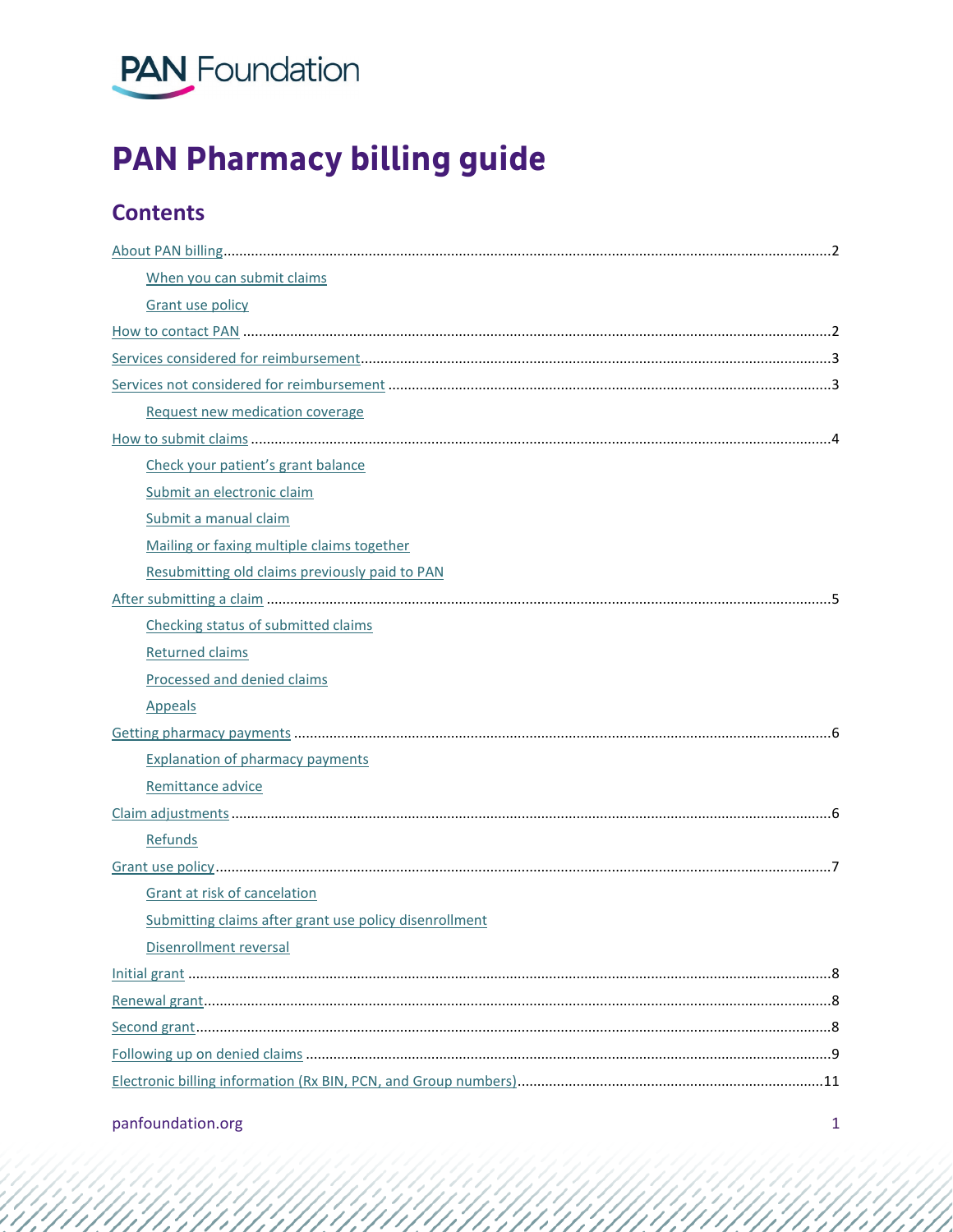



## **About PAN billing**

<span id="page-1-0"></span>This guide supports pharmacies with PAN billing. The PAN Foundation contracts with SS&C Health on a Global network to process pharmacy claims. This means you do not have to contract with or join SS&C network to submit a claim to PAN, and you may do so

immediately after grant approval.

If the Centers for Medicare & Medicaid Services or other government regulatory agencies have sanctioned a pharmacy, PAN reserves the right to exclude that pharmacy from submitting claims.

PAN gives grants to reimburse your pharmacy for deductible, co-payment, and coinsurance costs related to eligible medications or supplies. **PAN is the payer of last resort**, so all patients must be insured, and the patient's insurance must cover their medication.

#### <span id="page-1-1"></span>**When you can submit claims**

If the grant is active, you may submit claims throughout the eligibility period. The eligibility period for PAN grants is 12 months with a look back period of 90 days for any initial grant.

**Note**: you can find the eligibility period in the pharmacy portal. Just click on the patient's name, then go to "Grants" tab.

At the end of the grant eligibility period, you have 60 days to submit any outstanding claims with dates of services within the eligibility period.

#### <span id="page-1-2"></span>**Grant use policy**

PAN's grant use policy requires patients, or their representative, to request and receive payment for a claim from PAN every 120 days to keep the grant active. If a claim is not submitted and paid during that timeframe, the grant will be canceled. You can read more about the grant use policy on [page 7](#page-6-1).



### <span id="page-1-3"></span>**How to contact PAN**

You can submit an inquiry or request on our website anytime at [panfoundation.org/contact.](http://www.panfoundation.org/contact/)

If you have questions about your application that are not answered on our website [\(panfoundation.org\)](http://www.panfoundation.org/), call us at **1-866-316-7263** from Monday through Friday, 9 a.m. to 7 p.m. ET.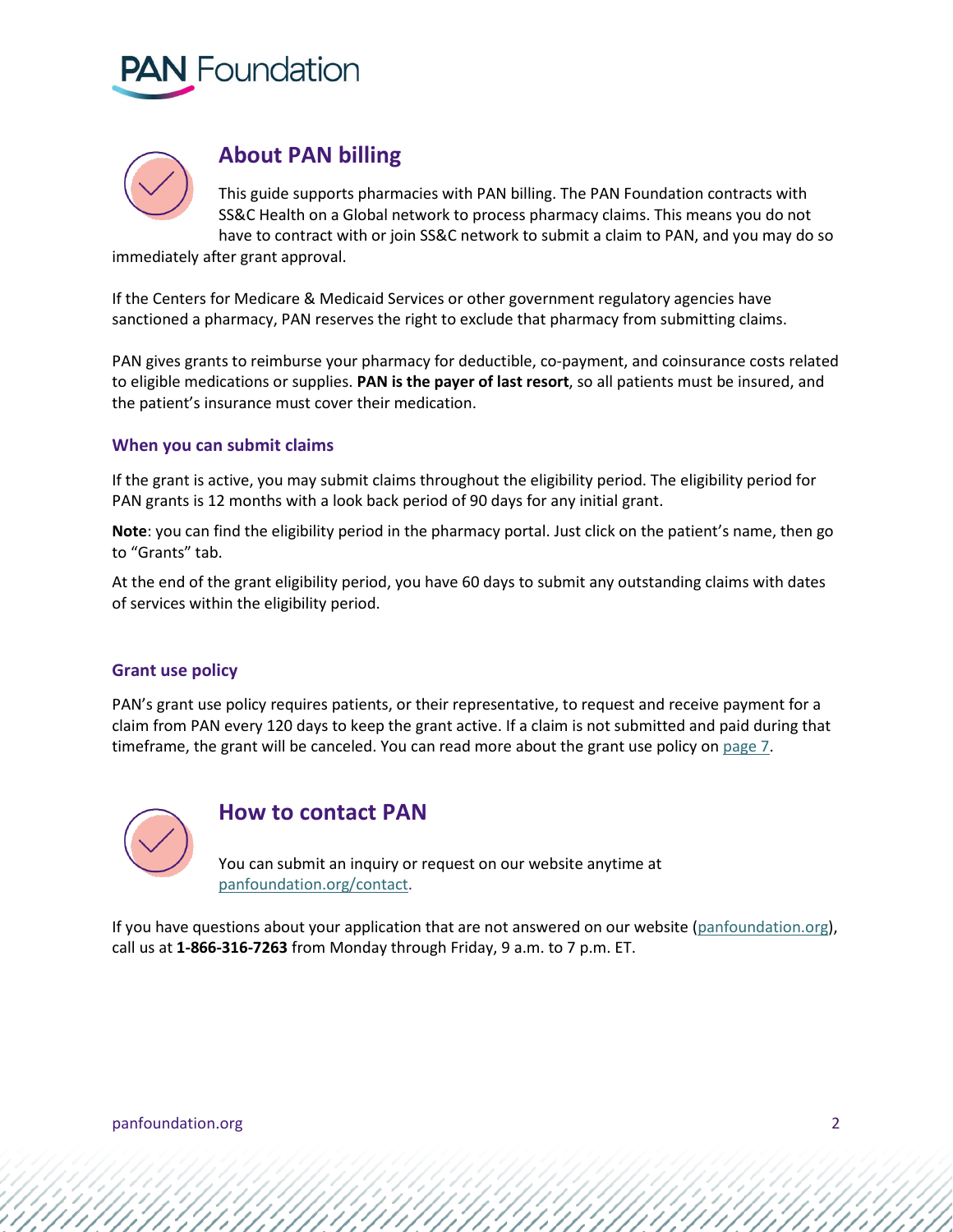

Before giving us a call, we encourage you to reference the information in this guide and below.

- FAQs[: panfoundation.org/pharmacy-faqs](http://www.panfoundation.org/pharmacy-faqs)
- Webinar library: [panfoundation.org/webinar](https://www.panfoundation.org/webinar/)
- How to send a secure message: [panfoundation.org/provider-guides](http://www.panfoundation.org/provider-guides)



## <span id="page-2-0"></span>**Services considered for reimbursement**

PAN covers products that are FDA-approved or listed in official compendia or evidencebased guidelines for the specific disease fund. PAN reimburses:

- All prescription medications in the disease fund formulary, including:
	- o Brand medications
	- o Generic medications
	- o Bioequivalent or biosimilar drugs
	- o Specialty drugs
	- o Radiopharmaceuticals
- Certain disease funds cover medical supplies for administering treatments, preventative vaccines, food items, travel, and premium assistance.

To verify diagnosis code coverage and review the list of disease funds and covered medications, visit at panfoundation.org/find-disease-fund and select the relevant disease fund for more information.



## <span id="page-2-1"></span>**Services not considered for reimbursement**

PAN **won't** reimburse:

- Eligible medications or over-the-counter products not covered by the patient's insurance.
- Eligible medications paid by the insurance payer at 100%.
- Eligible medications billed only to drug discount cards and not insurance.
- Medical services, such as lab work, diagnostic testing, genetic testing, ER visits, and office visits.
- Medications not covered under PAN's formulary for the relevant disease fund.

#### <span id="page-2-2"></span>**Request new medication coverage**

If a patient's medication is not covered by their grant, you can submit an online request at [panfoundation.org/contact](http://www.panfoundation.org/contact/) or call PAN. Note that we **cannot** guarantee new medication coverage.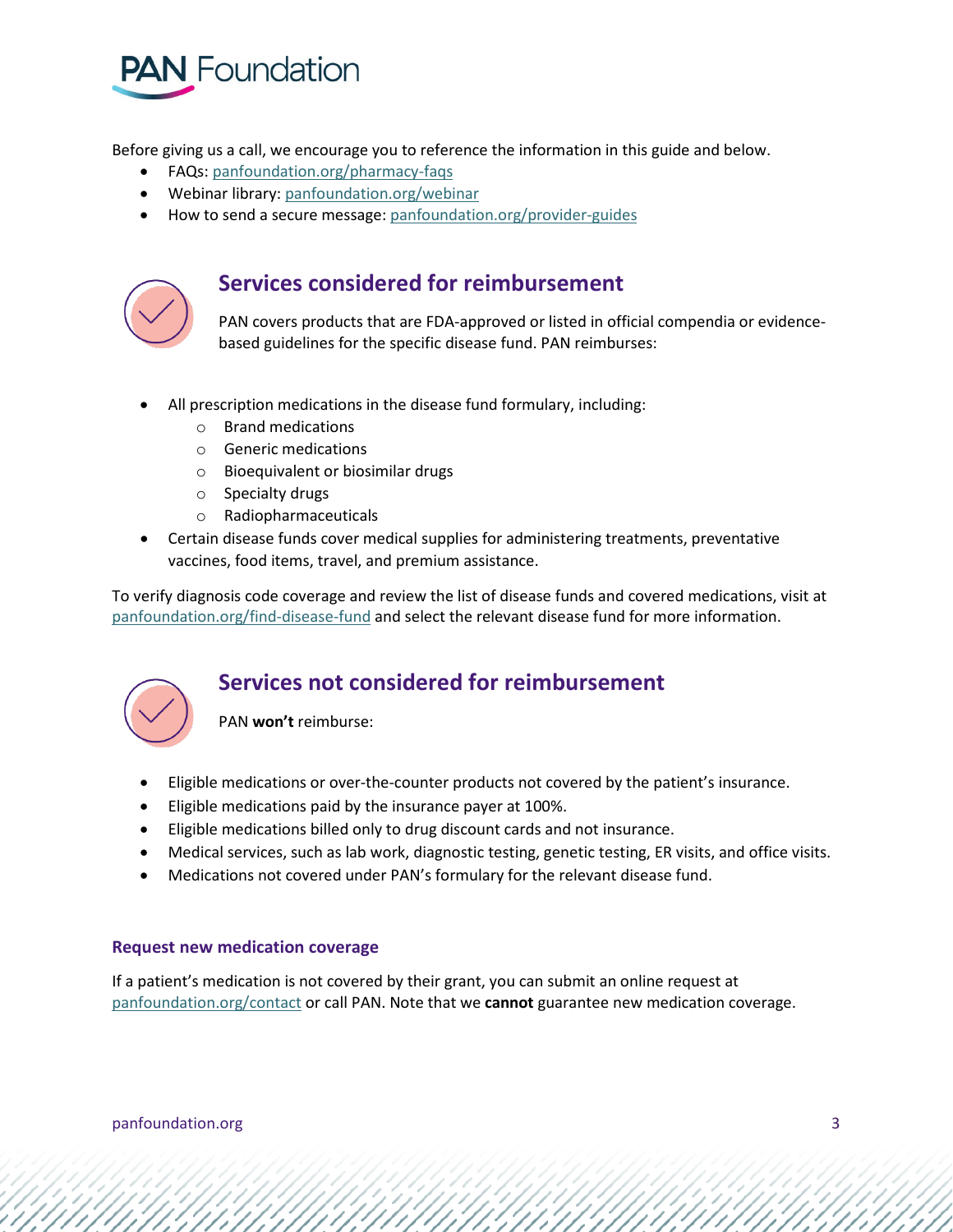



## **How to submit claims**

<span id="page-3-0"></span>**Check your patient's grant balance**

Before submitting claims, verify the patient's grant balance using your portal account at [pharmacyportal.panfoundation.org.](http://www.pharmacyportal.panfoundation.org/) You can also call us and verify their grant balance using our IVR system.

#### <span id="page-3-1"></span>**Submit an electronic claim**

Electronic claim submissions are the preferred and fastest way to submit a claim. You can submit electronic claims directly via your billing software. Claims are processed in real-time.

Please include:

| Billing ID: 10-digit numeric ID unique to each patient             | <b>Rx BIN: 610728</b> |
|--------------------------------------------------------------------|-----------------------|
| Rx Group: listed on page 11 under "Electronic Billing Information" | <b>Rx PCN: PANF</b>   |

#### <span id="page-3-2"></span>**Submit a manual claim**

You can access the forms hyperlinked below at [panfoundation.org/how-to-file-a-claim.](https://www.panfoundation.org/how-to-file-a-claim/)

To submit a manual claim you must:

- **1.** Collect your:
	- Complete Universal Claim Form o[r CMS-1500 form](https://www.panfoundation.org/app/uploads/2020/02/CMS1500.pdf) [\(Refer to example o](https://www.panfoundation.org/app/uploads/2020/05/CMS1500-Example.pdf)n how to complete form).
	- Corresponding Remittance Advice (RA) or Explanation of Benefit (EOB) statement.
- **2.** Make sure the claim form and the EOB/RA are legible. All illegible claims will be returned and require resubmission, which can cause delays.
- **3.** Fax, mail, or upload claim(s) to: **Online: PAN pharmacy portal [\(pharmacyportal.panfoundation.org\)](https://pharmacyportal.panfoundation.org/) Fax:** 1-844-871-9753 **Mail:** SS&C Health Dept.: 0756 PO Box 419019 Kansas City, MO 64141

<span id="page-3-3"></span>Manual claims are processed on a first-come, first-served basis. Please wait five business days before following up on claims.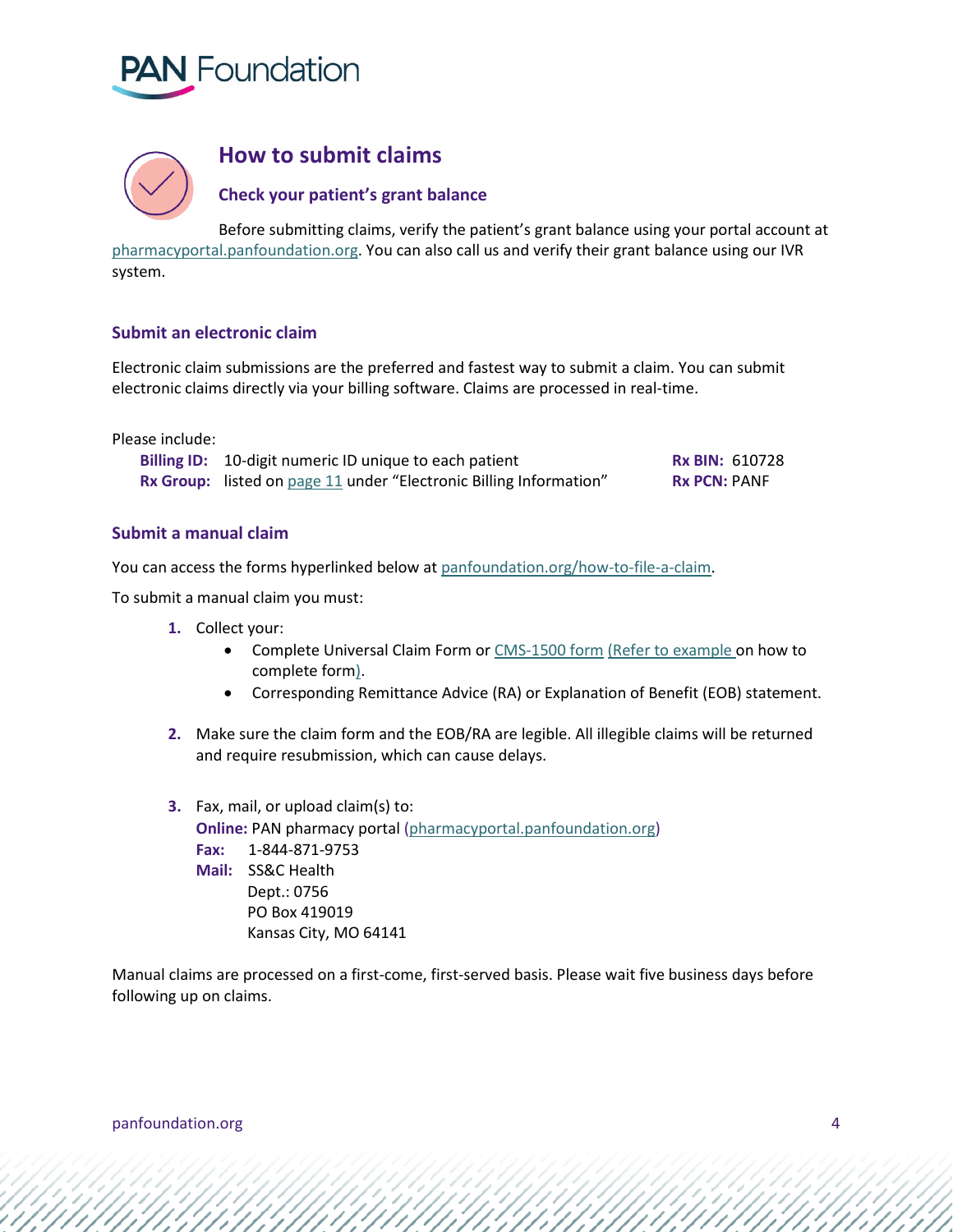

#### **Mailing or faxing multiple claims together**

Each manual claim needs its own claim form and EOB/RA. Separate claims with a blank page or fax cover sheet to make sure each claim is processed correctly.

For clean claims, fax one claim at a time.

#### <span id="page-4-0"></span>**Resubmitting old claims previously paid to PAN**

If the pharmacy system does not allow electronic claim resubmission after a certain amount of days, you may manually submit the claim with the corresponding RA from the insurance, along with a Universal Claim Form or CMS-1500 form. Refer t[o page](#page-3-2) 4 for more information on how to submit a manual claim.

If your system gives you a "claim too old to back date" error, this isn't from PAN. Follow up with your software help desk or corporate office for help.

If your system does not allow claim reversal, call the SS&C helpdesk at **844-616-9448** for help, then resubmit the claim manually.

If you cannot submit a secondary claim, please submit the claim manually.



## <span id="page-4-1"></span>**After submitting a claim**

#### <span id="page-4-2"></span>**Checking status of submitted claims**

You can verify receipt of claims submitted through the portal and payment details in your portal a[t pharmacyportal.panfoundation.org.](http://www.pharmacyportal.panfoundation.org./) 

You can verify receipt of the point of sale (POS) and manual claims by calling PAN. You can also call us to check claims status and payment details for the POS and manual claims.

**Note:** The patient must be linked to your PAN portal account before you can submit claims, review claim status, and view payment details. For details on how to link your patients to your portal account, visit [panfoundation.org/linking.](https://panfoundation-my.sharepoint.com/personal/mgault_panfoundation_org/Documents/Branding%20+%20Design/External%20Dept.%20Brand%20Review/Medical%20Affairs/Billing%20guides/www.panfoundation.org/linking)

#### **Returned claims**

A claim may be returned if:

- <span id="page-4-3"></span>• The manually submitted claim is illegible
- The NDC number is missing or
- Required documentation is missing

For reconsideration, update the claim with the correct information and resubmit a legible claim for reprocessing. Make sure you write "corrected claim" on the claim resubmission.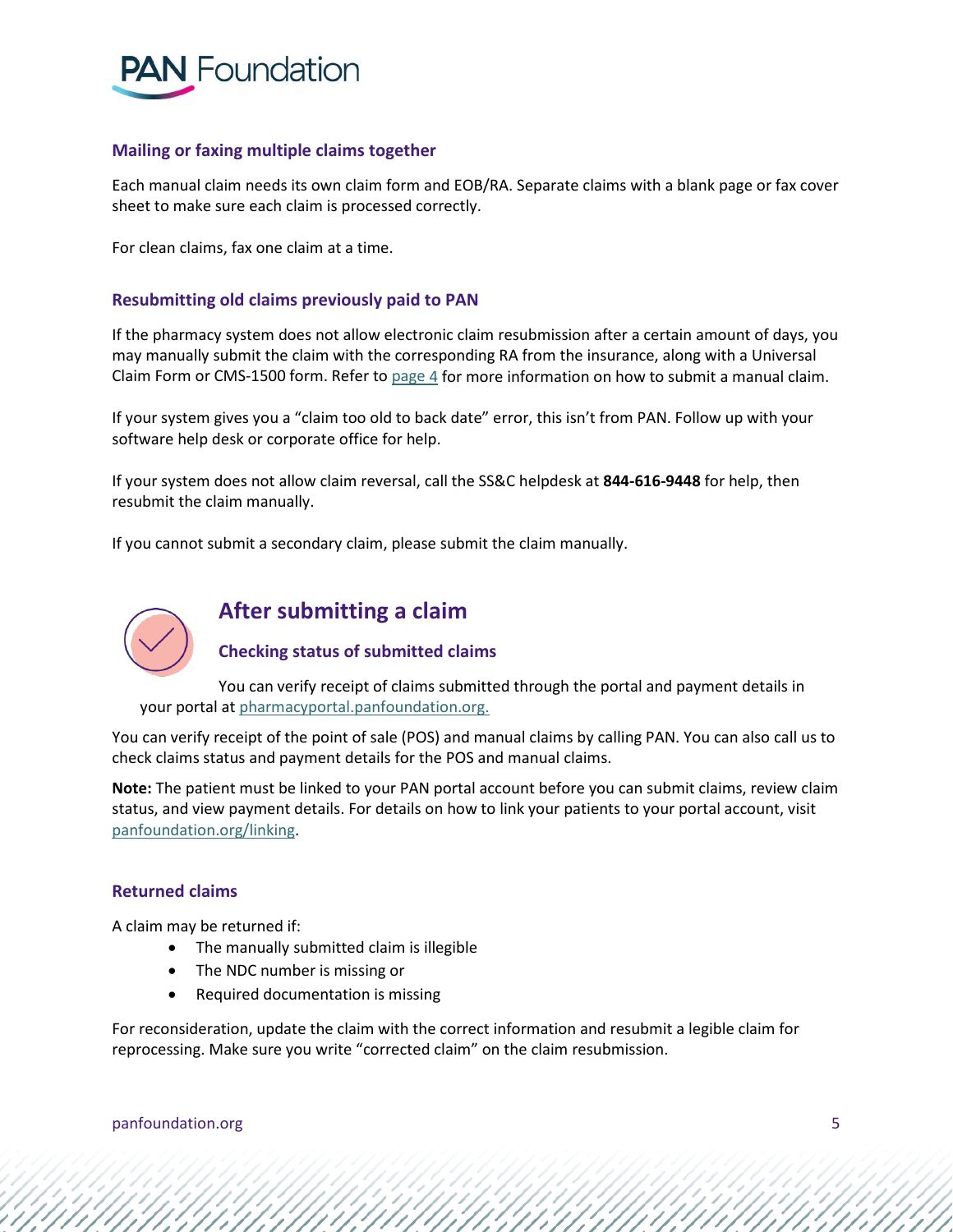

#### <span id="page-5-0"></span>**Processed and denied claims**

If a POS claim was processed and denied, please review the claim denial reason, and resubmit the claim with the updated information in your POS system (refer to following up on denied claims on [page 11\)](#page-8-0).

If a manual claim was processed and denied, please check the pharmacy remittance for the claim denial reason. If additional information is required or you want the claim to be reconsidered, collect all updated applicable documents and manually resubmit the claim.

#### <span id="page-5-1"></span>**Appeals**

We also have an appeal process for extenuating circumstances. Contact us via secure message on the PAN pharmacy portal or call us to learn more.



## <span id="page-5-2"></span>**Getting pharmacy payments**

<span id="page-5-3"></span>**Explanation of pharmacy payments**

SS&C Health payments are issued via electronic funds transfer and paper checks.

Payment cycles are twice a month, issued on the 16th and the last day of each month. For more information, contact the SS&C Health reconciliation team at **1-866-211-9459** Monday through Friday, 8 a.m. to 3:30 p.m. CDT or emai[l reconcustomerservice@dsthealth.com.](mailto:reconcustomerservice@dsthealth.com)

#### <span id="page-5-4"></span>**Remittance advice**

Electronic remittance advice can be found at [argushealth.com/login.](http://www.argushealth.com/login/) SS&C Health does not issue paper remittance advice.



## **Claim adjustments**

<span id="page-5-5"></span>If the patient has been overpaid or underpaid, please follow these instructions for claims adjustments.

**Note:** 

- The turnaround time for complete claim adjustment requests is 3-5 business days.
- All adjustment transactions are reflected in the next pay cycle.
- PAN does not accept refund checks.

If the claim is less than or equal to 60 days old, reverse the claim electronically. If the claim is more than 60 days old, follow the steps below.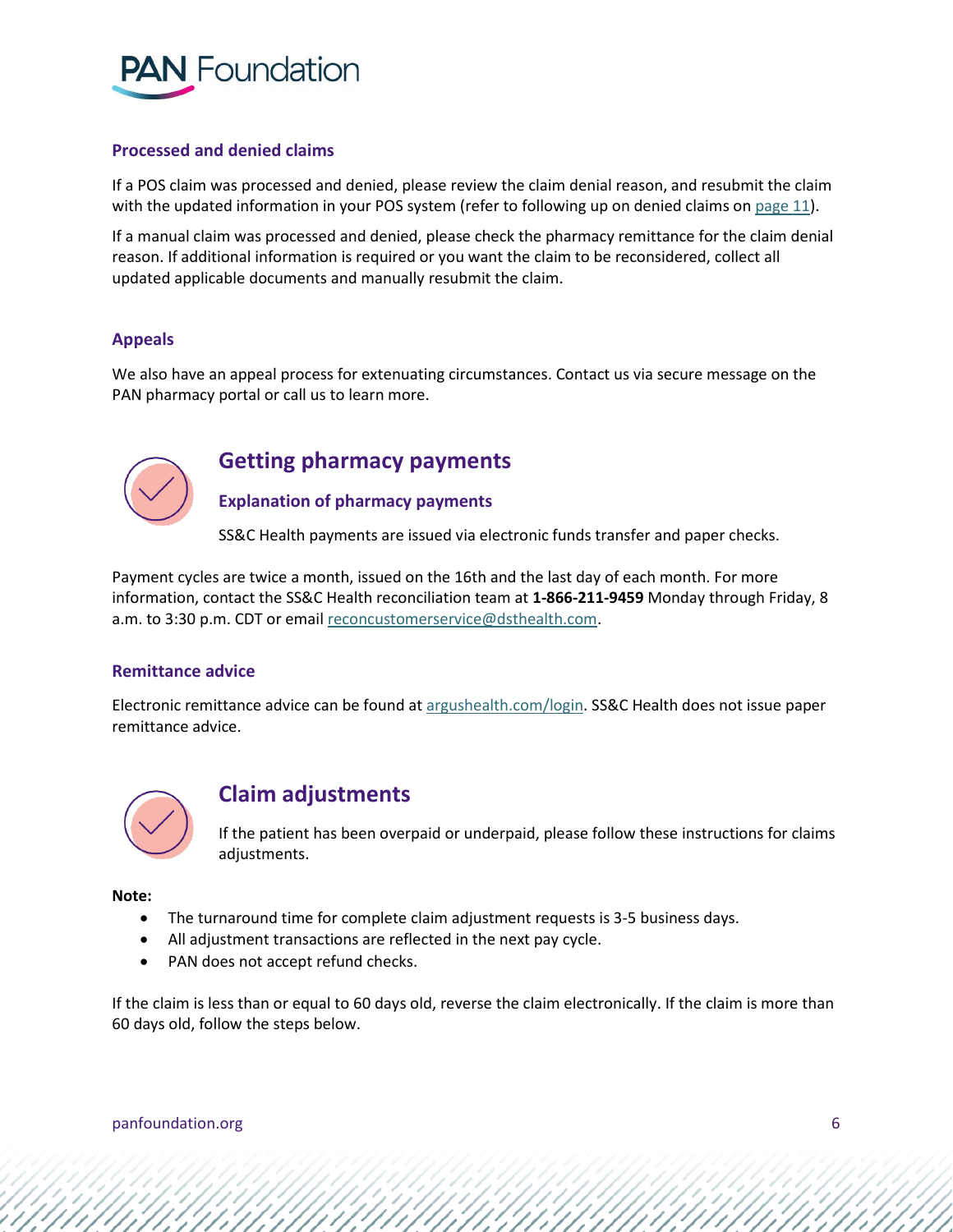

- For single claim adjustments, contact the SS&C Health Help Desk at 1-844-616-9448.
- For multiple claim adjustments (5 or more claims), complete th[e Multiple Adjustments Request](https://www.panfoundation.org/app/uploads/2020/02/DST_Multiple_Claims_Adjustments_Request_Form.pdf)  [Form,](https://www.panfoundation.org/app/uploads/2020/02/DST_Multiple_Claims_Adjustments_Request_Form.pdf) available at [panfoundation.org/how-to-file-a-claim.](https://www.panfoundation.org/how-to-file-a-claim/)

This form is also accessible via the SS&C Health portal. Don't have a user account? Please log in using the guest account a[t argushealth.com/myargus/MyArgus](http://www.argushealth.com/myargus/MyArgus) 

**Username:** phrminfo **Password:** phrmrx2u

Please submit the multiple claims adjustment form using one of the following methods:

- **Fax:** 816-843-6415
- **Encrypt and email:** [multiple.adjustments@argushealth.com](mailto:multiple.adjustments@argushealth.com)
- **Mail:** SS&C Health

Attn: Multiple Adjustments 1300 Washington Street Kansas City, MO 64105-1433

#### <span id="page-6-0"></span>**Refunds**

SS&C does not accept refunds. Refer to the instructions above on how to submit an adjustment to PAN. For claims older than November 2018, please contact PAN.



## **Grant use policy**

<span id="page-6-1"></span>PAN's grant use policy requires patients, or their representative, to request and receive payment for a claim from PAN every 120 days to keep the grant active. If a claim is not submitted and paid during that timeframe, the grant will be canceled.

#### <span id="page-6-2"></span>**Grant at risk of cancelation**

If the grant is at risk of getting canceled, we will notify you on the 90th day. Contact us for an extension if extenuating circumstances will prevent you from submitting the claim within 30 days before we disenroll the grant.

#### <span id="page-6-3"></span>**Submitting claims after grant use policy disenrollment**

<span id="page-6-4"></span>You may submit all claims incurred before the disenrollment date within 20 days of the grant cancelation date.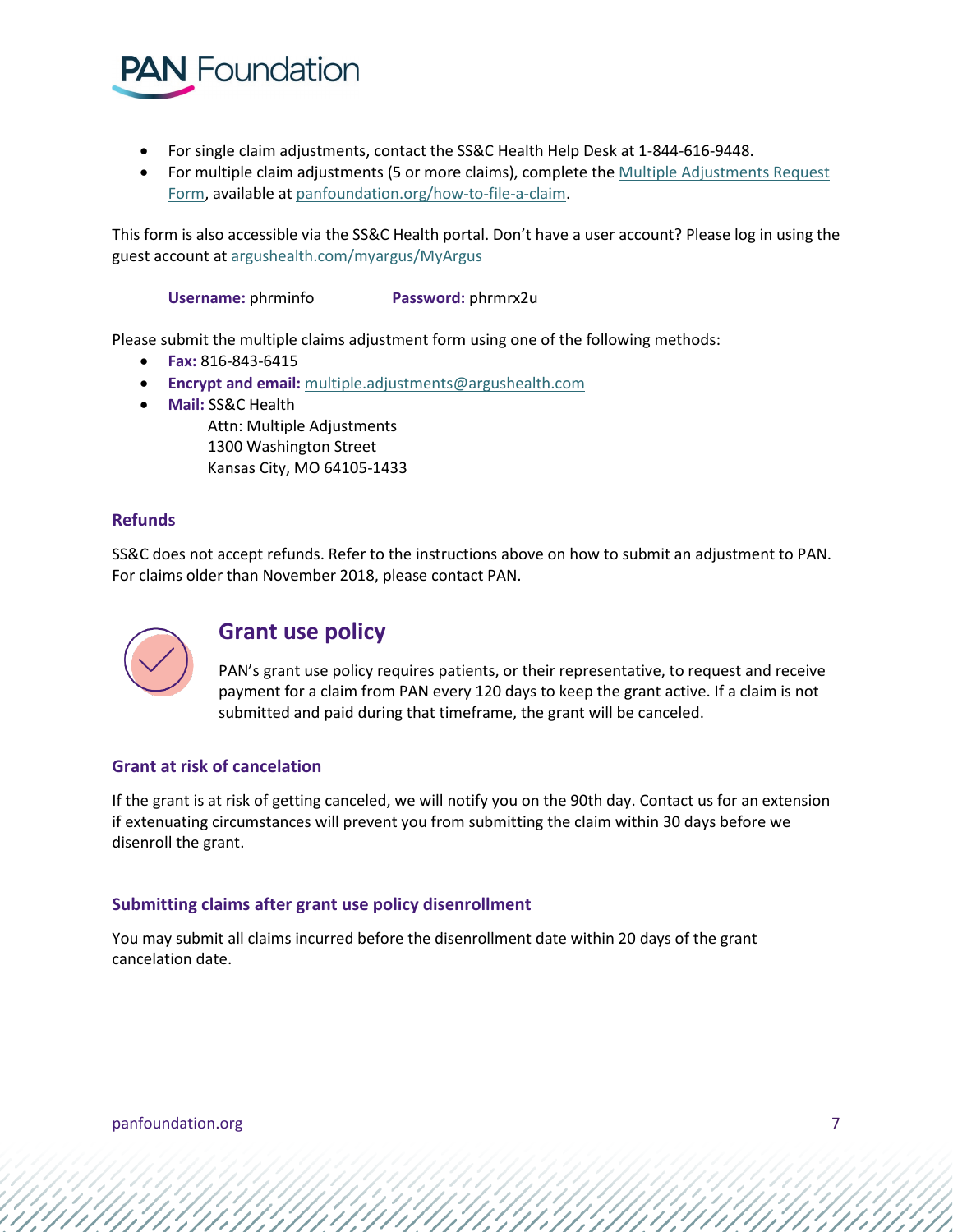

#### **Disenrollment reversal**

If the grant is disenrolled due to the grant use policy, contact us if extenuating circumstances prevented the timely filing of the claim for a review and potential reinstatement of the grant. Note, this is dependent upon funding availability.



### <span id="page-7-0"></span>**Initial grant**

An initial grant is the first enrollment in a new disease fund at PAN. The initial eligibility period is for 12 months plus an additional 90-day look-back period to allow any claims incurred 90 days before obtaining the grant to be submitted for payment.

You may begin filing claims with dates of service within the initial grant eligibility period on the eligibility start date.



## <span id="page-7-1"></span>**Renewal grant**

A renewal grant is a grant awarded after the previous eligibility period has ended, starting a new grant eligibility period for 12 months.

You may begin applying for a renewal grant up to 30 days before the current grant period ends, even if there is still a grant balance remaining. You may file claims with dates of service within the renewal grant eligibility period, starting on the eligibility start date.



## **Second grant**

<span id="page-7-2"></span>If the full value of the patient's grant is used and there is still time left in the patient's eligibility period, you may apply for a second grant. To qualify, the current grant balance must be \$0, and the disease fund must be open.

**Note**: only one second grant can be awarded per eligibility period.

To prepare for a second grant:

- 1. Make sure the disease fund is open.
	- a) You can check the pharmacy portal a[t pharmacyportal.panfoundation.org](http://www.pharmacyportal.panfoundation.org/) or the Find a Disease Fund at [panfoundation.org/find-disease-fund.](https://www.panfoundation.org/find-disease-fund/)
- 2. Check the patient's grant balance in the portal.
	- a) If the grant balance is not \$0, file a claim amount that is equal to or more than the current balance.
	- b) Use the portal or call us to apply for a second grant once the grant balance is zero.
	- c) If your submitted claim was partially paid, you must reverse the paid claim and resubmit the claim for full payment after a second grant is issued.

For step-by-step instructions on how to apply for a second grant, refer to our how-to guides at panfoundation.org/provider-guides.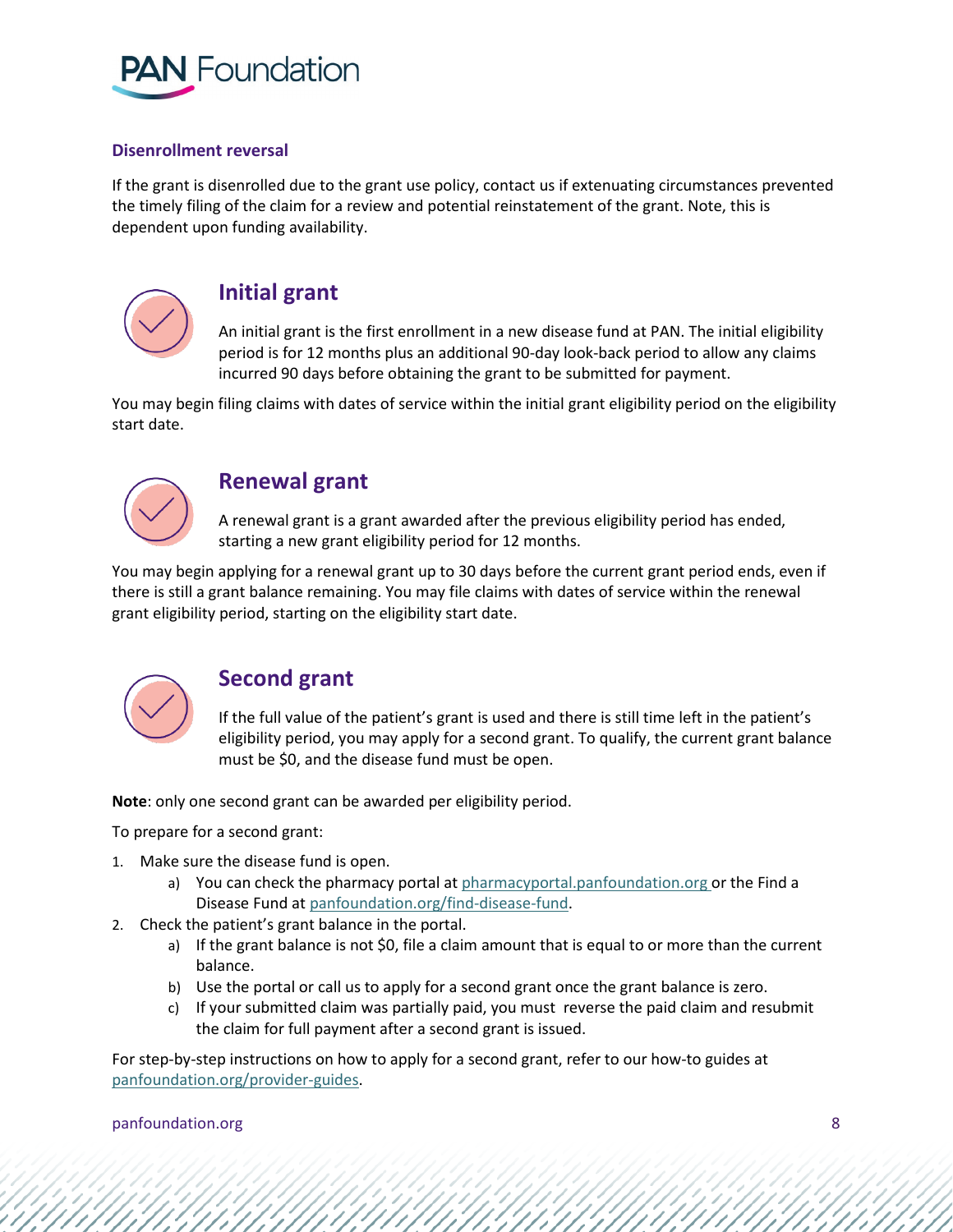



## **Following up on denied claims**

<span id="page-8-0"></span>For claims denied in error or for other reasons not listed below, please call PAN for help.

The following table contains follow up steps for common claim denial message and reasons:

| <b>Denial Message</b>       | <b>Reason for Denial</b>       |    | <b>Steps</b>                                |
|-----------------------------|--------------------------------|----|---------------------------------------------|
| Product/service not covered | Drug or NDC excluded from      | 1. | Verify if medication(s) are covered         |
| plan/benefit exclusion      | plan formulary or disease      |    | under the disease fund on our website       |
|                             | fund.                          |    | at panfoundation.org/find-disease-fund      |
| Non-matched                 |                                | 2. | Contact PAN if the rejection is an error.   |
| product/service ID number   |                                |    |                                             |
| Non-matched cardholder ID   | Member ID is not on file.      | 1. | Verify member ID and resubmit.              |
|                             |                                | 2. | Contact PAN if it is an initial enrollment. |
| M/I group ID                | Incorrect RxGroup number.      | 1. | Verify RxGroup number on page 11            |
|                             |                                |    | under Electronic Billing Information.       |
| M/I date of birth           | Date of birth (DOB) does not   | 1. | Verify correct DOB and resubmit.            |
|                             | match member's                 | 2. | Contact PAN if listed DOB is incorrect.     |
|                             | information.                   |    |                                             |
| M/I other coverage code     | PAN only covers OCC8.          | 1. | Resubmit with OCC8, other payer             |
|                             | Cannot use any other           |    | patient responsibility amount (OPPRA).      |
| COB/other payments          | coverage code.                 |    |                                             |
| segment incorrectly         |                                |    |                                             |
| formatted                   | Other Payer Amount Paid        |    |                                             |
|                             | (OPAP) field must be blank.    |    |                                             |
| M/I ingredient cost         | This is a required field to    | 1. | Resubmit with ingredient cost               |
| submitted                   | process the claim.             |    | (Wholesale Price).                          |
| Claim submitted does not    | Authorization number must      | 1. | Contact PAN.                                |
| match prior authorization   | match for the claim to         |    |                                             |
|                             | process.                       |    |                                             |
| Patient is not covered      | Date of service (DOS) is       | 1. | If DOS falls after the eligibility period,  |
|                             | outside of the eligibility     |    | check the disease fund status to renew      |
|                             | period.                        |    | grant.                                      |
|                             |                                | 2. | Contact PAN for possible coverage.          |
|                             | Member not eligible on date    |    |                                             |
|                             | filled.                        |    |                                             |
| Fill too soon               | Refill is too soon.            | 1. | Contact PAN if there is an extenuating      |
|                             |                                |    | circumstance.                               |
| Claim too old               | This claim was submitted       | 1. | Refer to page 2 to learn more about PAN     |
|                             | after the timely filing period |    | billing.                                    |
|                             | of 60 days.                    |    |                                             |
| Duplicate paid/captured     | Same claim was submitted       | 1. | Verify if this claim was previously         |
| claim                       | previously.                    |    | submitted and paid.                         |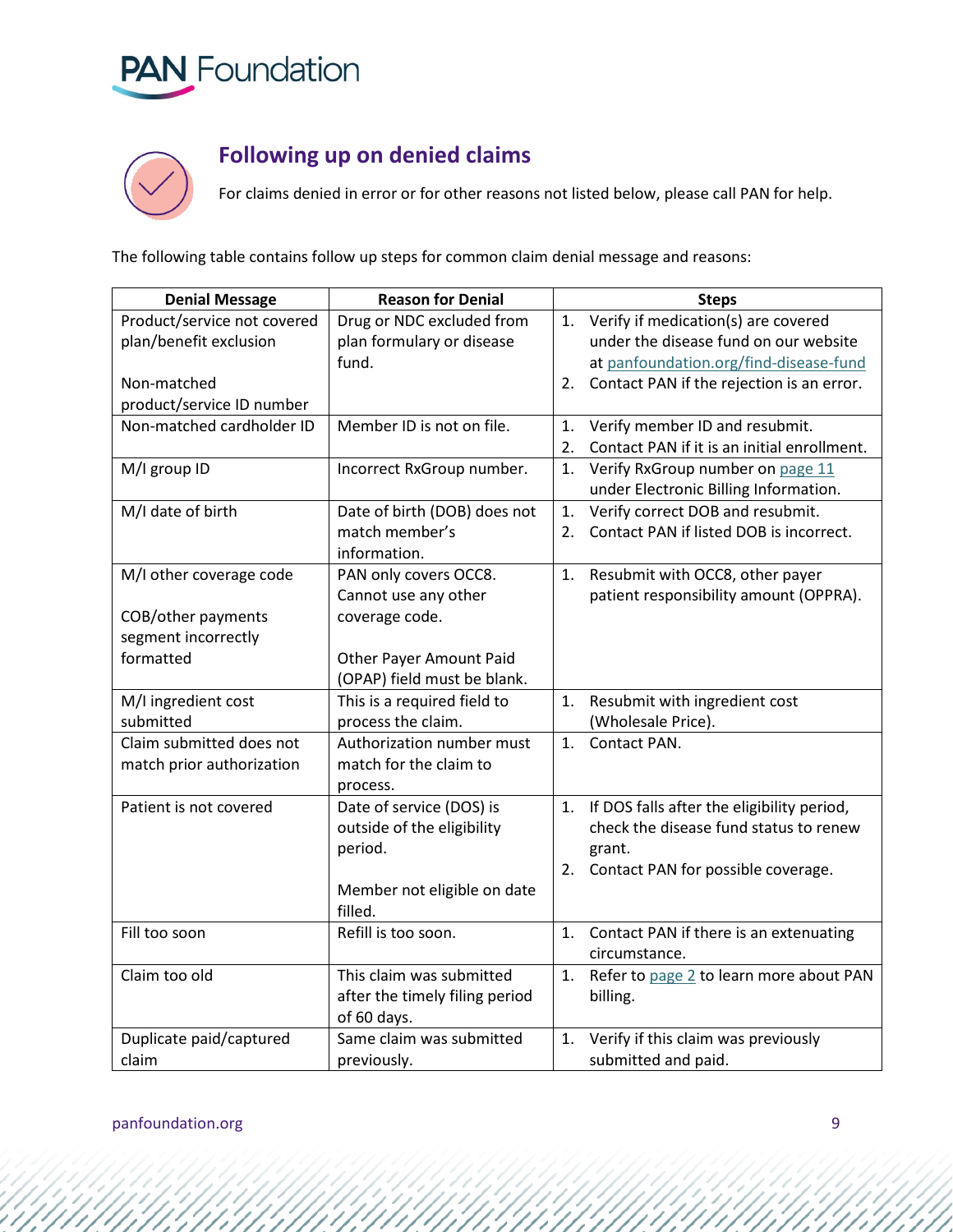

| <b>Denial Message</b> | <b>Reason for Denial</b>    | <b>Steps</b> |                                            |
|-----------------------|-----------------------------|--------------|--------------------------------------------|
|                       |                             | 2.           | Reverse the first claim and resubmit.      |
|                       |                             |              | Refer to page 6 to learn more about        |
|                       |                             |              | claim adjustments.                         |
| Claim has not been    | Fund limit exhausted.       |              | If the balance is exhausted and the        |
| paid/captured         |                             |              | eligibility period has not ended, refer to |
|                       |                             |              | page 8 to learn how you can apply for a    |
|                       |                             |              | second grant.                              |
| M/I gross amount due  | This field cannot be blank. |              | Enter the total cost of the drug.          |